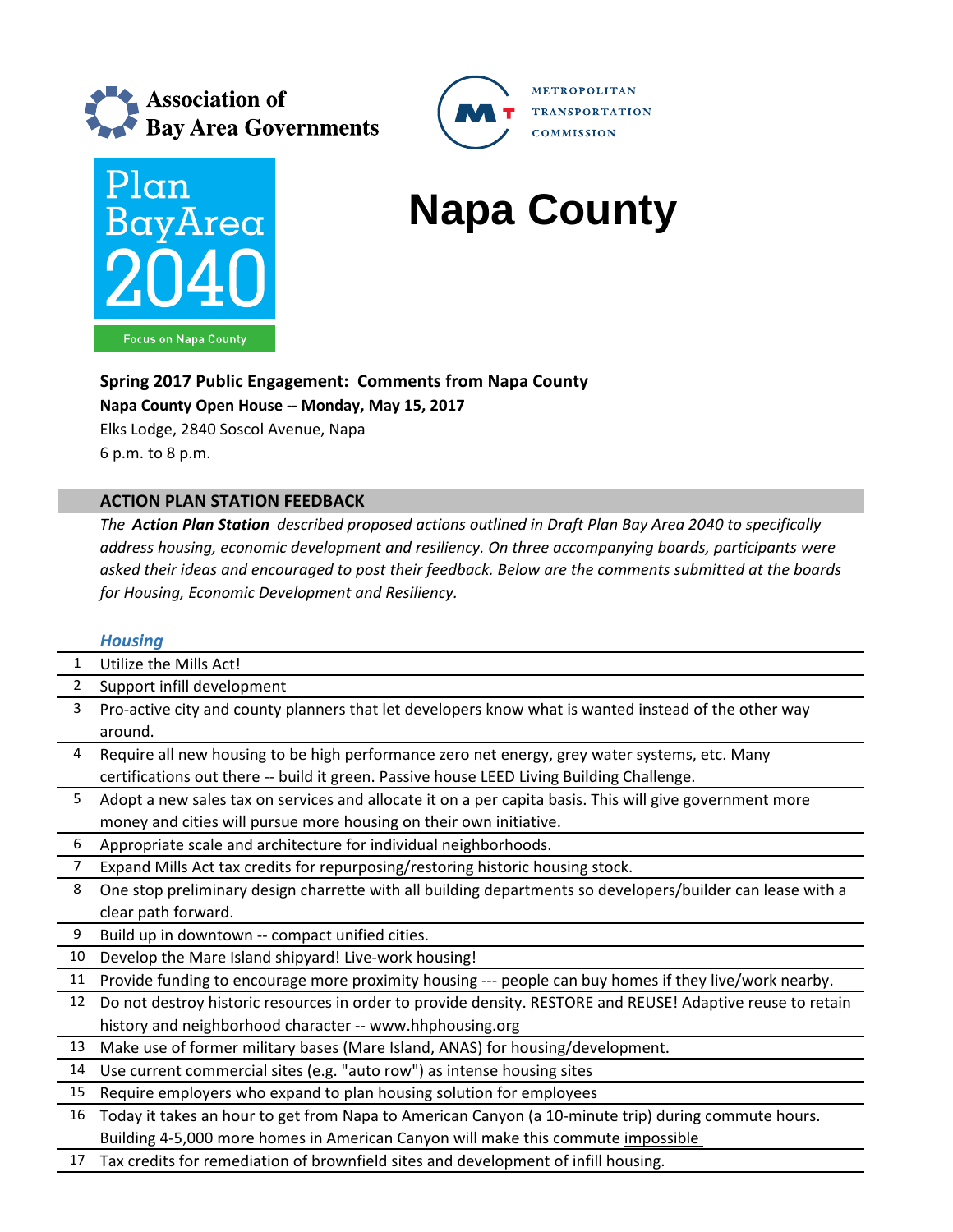- 18 Fund more open space/restoration.
- 19 Adaptive reuse of historic structures that preserve neighborhood character while adding density/infill housing.
- 20 Don't add more lands to our highways (like the proposed for American Canyon). Resurrect the old light rail line from Calistoga to Vallejo ferry!! Make commuting easy and fast!

#### *Economic Development*

- 21 Resurrect the light rail system from Calistoga to Vallejo ferry that was killed off by the auto industry in the 1930s.
- 22 Develop Napa's waterfront and accommodate more access to recreational boating for whole Bay Area.
- 23 Emphasize productivity through public transportation with wife on ferries or trains
- 24 Strengthen laws to prevent more vacation housing in Napa. Air BNB is the enemy of affordable housing!
- 25 Focus major employers at transportation hubs.
- 26 Reuse train tracks in Napa for commuter traffic!
- 27 Encourage home‐based businesses and business incubator programs. Leads to a better jobs/housing balance.
- 28 State sponsored "civilian conservation corps" of young adults to learn construction skills and begin to address need for infrastructure rebuilding.

#### *Resiliency*

- 29 Raise awareness of the ecological services provided by open space.
- 30 Provide more regional funding for river restoration as part of PCA program.
- 31 Revised building codes ‐‐ build outside projected sea‐level rise.
- 32 Ban leaf blowers! They contribute to noise and particulate pollution as well as greenhouse gases.
- 33 Make bike commuting easy and safer! Expand bike lanes and traffic calming measures along major arteries.
- 34 Measurements of results since passage of AB32?
- 35 Preserve and expand wildlife corridors for all proposed developments to maintain/ increase habitat and biodiversity.
- 36 Add more EV recharging stations throughout city/county to make electric vehicles more attractive as an option for commuting ‐‐ perhaps by adding/offering tax credits to employers who provide them onsite.

#### **ACTIVITY STATION FEEDBACK**

*The Activity Station offered participants seven prompts to share additional ideas for how to address housing, economic development and resiliency. Below are the comments received at the Napa County open house.*

#### *The best way to create more housing in the Bay Area is…*

- 1 Infill development and ease environmental review process. In Napa, convert downtown houses (from turn of last century) back into dwellings. Put offices in office building. Put families in houses! Restore historic properties. 3 Create a sales tax on services; allocate it on a per capita basis. Cities will build more houses to generate more
- sales tax.
- All departments come together to meet with developers in planning stage -- solve problems together and more efficiently.

#### *To prevent displacement, I recommend…*

5 Wildlife corridors to protect habitat and tax credits (expanding Mills Act) for those who desire to restore historic properties.